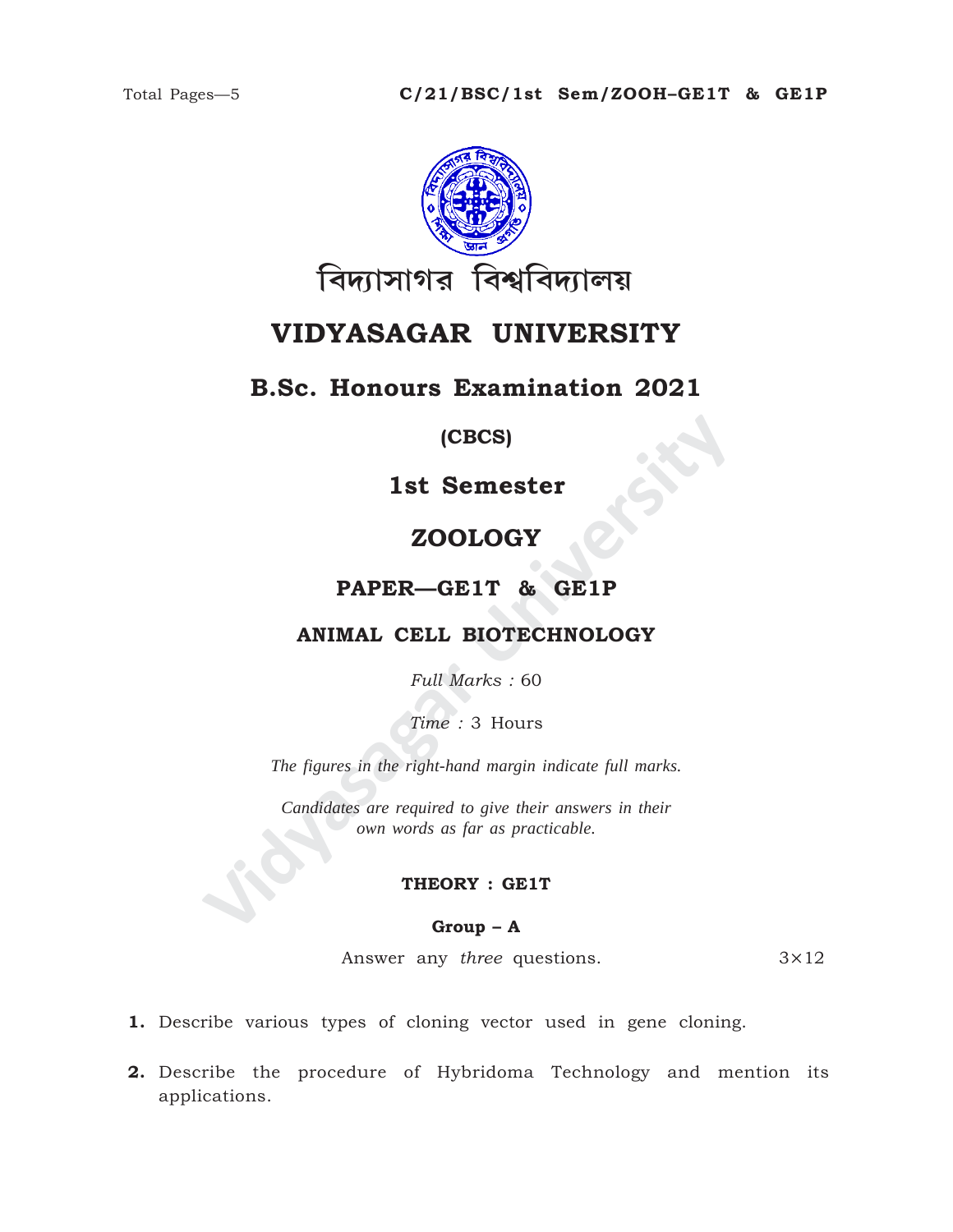**3.** Discuss the advantages and limitations of animal cell culture.

**4.** What are stem cells ? Add a note on its culture types and its applications.

**5.** State the prospects of Biotechnology in medical science and agriculture.

**6.** Write the properties of cosmic and BAC vector.

#### **Group – B**

Answer any *two* questions. 2×2

**7.** What do you understand by Recombinant DNA technology ?

**8.** Mention the differences between RAPD and RFLP.

**9.** What is DNA fingerprinting ?

**10.** What is the difference between expression vector and cloning vector ?

#### **PRACTICAL : GE1P**

Answer any *one* question. 1×15

- Finally and questions.<br> **Example 19 Alternation** DNA technology?<br>
ion the differences between RAPD and RFLP.<br> **EXAMPLE 18 DNA fingerprinting**?<br> **PRACTICAL : GEIP**<br> **PRACTICAL : GEIP**<br>
Answer any *one* question.<br>
ain in det **1.** Explain in details the principle and methodology of DNA extraction from human blood sample. How to measure the purity of the extracted DNA sample using UV spectrophotometer. 15
- **2.** Write briefly on the basic components of the culture media. Mention the advantages and disadvantages of using serum in media. 15
- **3.** Write the principle and procedure of Polymerase chain reaction. Write a short note on DNA fingerprinting. 15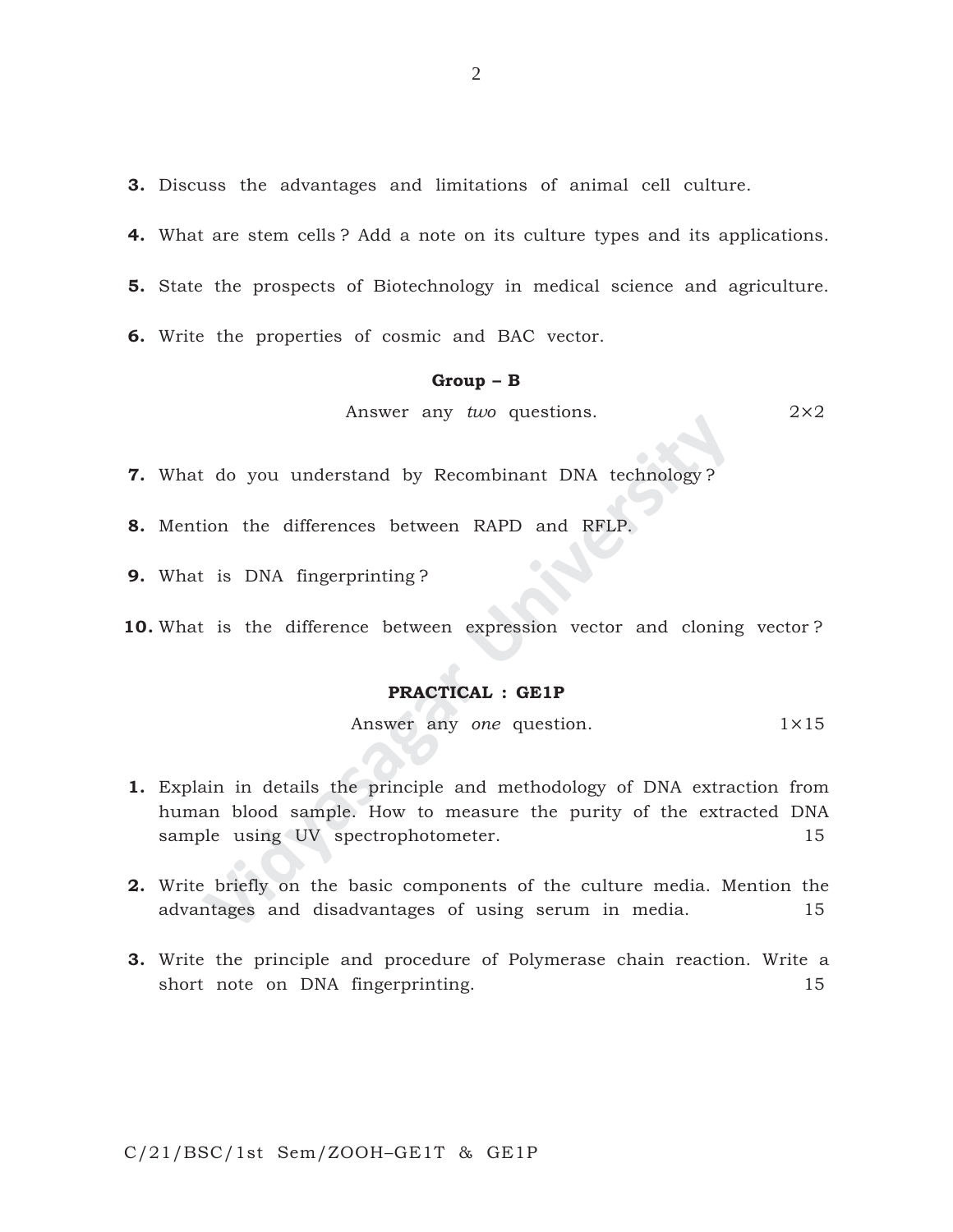- 4. Write short note on DMEM and RPMI-1640.
- 5. Write the principle and applications of Western blotting technique.
- 6. Write the difference between real time PCR and PCR.

**বঙ্গানুবাদ**<br>দক্ষিণ প্রান্তস্থ সংখ্যাগুলি প্রশ্নমান নির্দেশক।

পরীক্ষার্থীদের যথাসম্ভব নিজের ভাষায় উত্তর দেওয়া প্রয়োজন।

# বিভাগ-ক

যেকোনো *তিনটি প্র*শ্নের উত্তর দাও।  $0 \times 25$ 

১। জিন ক্লোনিং-এ ব্যবহৃত বিভিন্ন ধরনের ক্লোনিং ভেক্টর গুলি বর্ণনা কর।

- ২। হাইব্রিডোমা প্রযুক্তির পদ্ধতিটি বর্ণনা কর। ইহার ব্যবহারিক প্রয়োগ উল্লেখ কর।
- $\bullet$ । প্রাণীকোষ পালনের সুবিধে ও অসুবিধা আলোচনা কর।<br>
- । স্টেম কোষ কী? ইহার পালন পদ্ধতি ও ব্যবহার সম্পর্কে টীকা লেখ।
- $\alpha$ । চিকিৎসা বিজ্ঞানে ও কৃষিকাজে জৈব প্রযুক্তির গুরুত্ব আলোচনা কর।
- ৬। Cosmid ও BAC ভেক্টর-এর বৈশিষ্ট্য গুলি লেখ।

 $C/21/BSC/1st$  Sem/ZOOH-GE1T & GE1P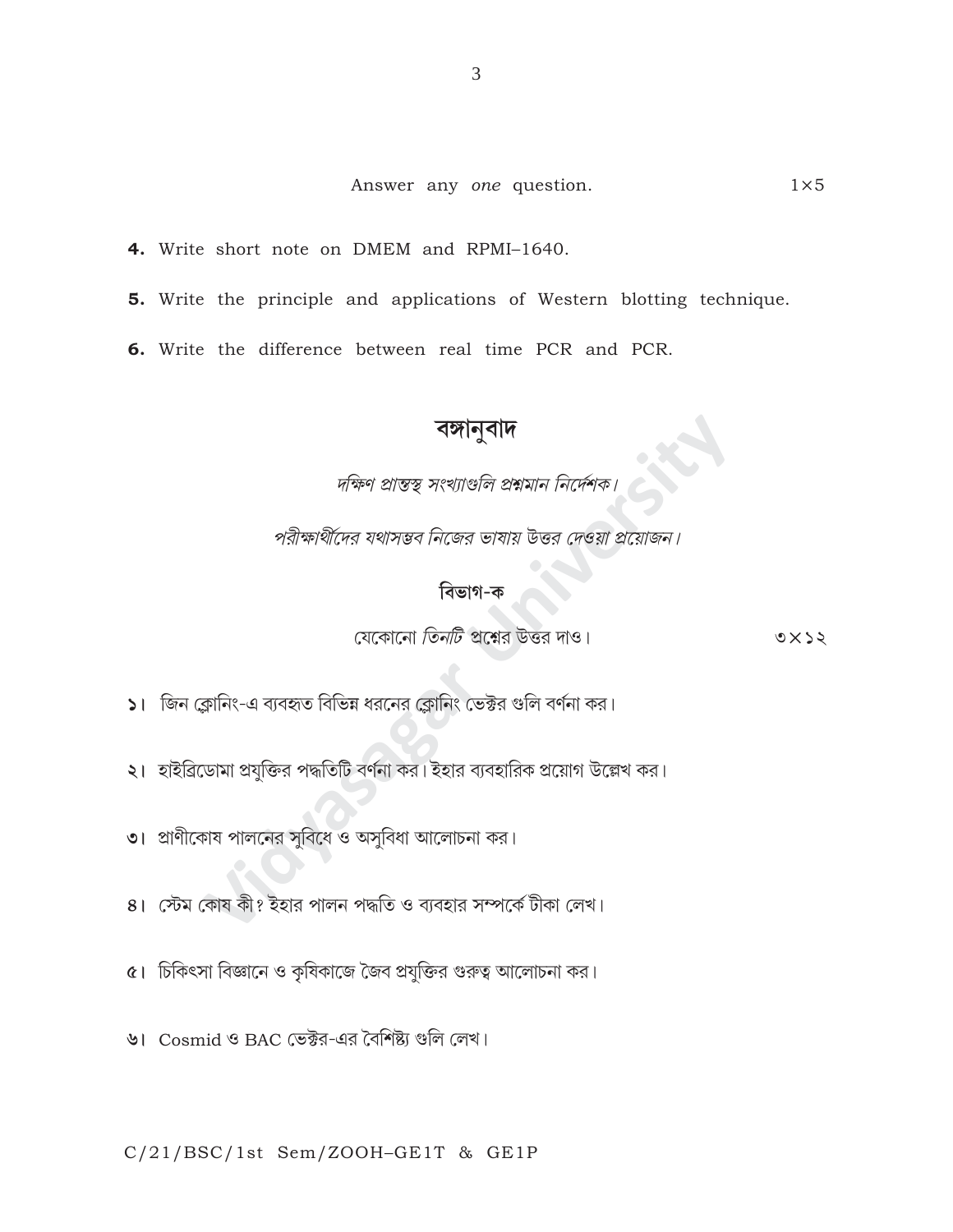## বিভাগ-খ

# যেকোনো দুটি প্রশ্নের উত্তর দাও।

 $5\times$ 

- ৭। রিকম্বিনেন্ট DNA প্রযুক্তি বলতে কি বোঝায়?
- ৮। RAPD ও RFLP -র পার্থক্য লেখ।
- ৯। DNA ফিংগার প্রিন্টিং কী?
- ১০। Expression vector ও Cloning vector -এর পার্থক্য লেখ

#### প্ৰ্যাকটিক্যাল

যেকোনো *একটি* প্রশ্নের উত্তর দাও।  $5x56$ 

- ১। মানুষের রক্ত থেকে DNA নিষ্কাশন-এর নীতি ও পদ্ধতি আলোচনা কর। UV-Spectrophotometer ব্যবহার করে DNA -এর বিশুদ্ধতা নির্ণয় পদ্ধতি বর্ণনা কর।
- ২। Culture media র প্রাথমিক উপাদান গুলি সম্পর্কে লেখ। Media তে সিরাম ব্যবহারের সুবিধে ও অসুবিধে গুলি আলোচনা কর।
- ৩। PCR -এর নীতি ও পদ্ধতি আলোচনা কর। DNA finger printing সম্পর্কে টীকা লেখ।

## C/21/BSC/1st Sem/ZOOH-GE1T & GE1P